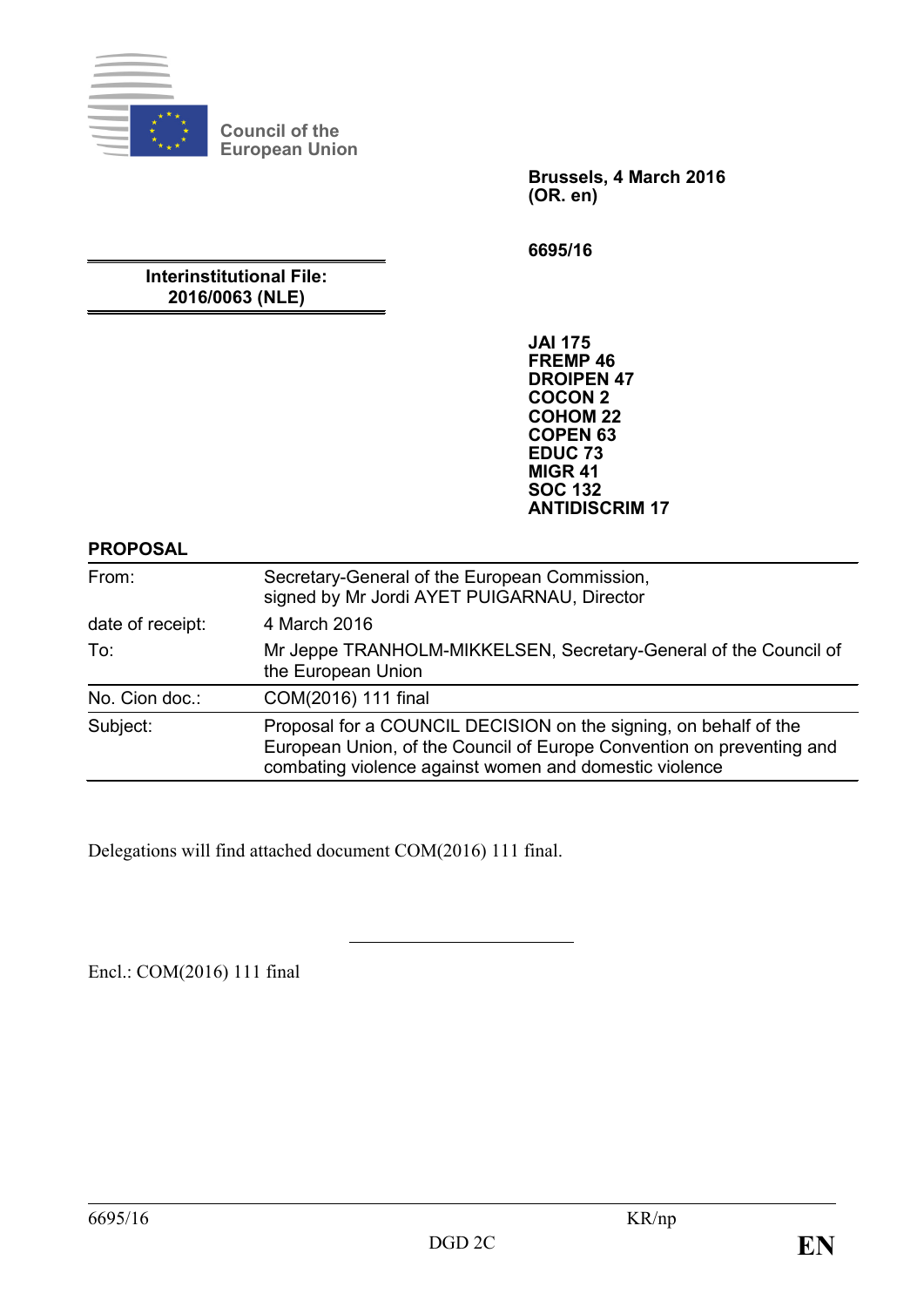

EUROPEAN **COMMISSION** 

> Brussels, 4.3.2016 COM(2016) 111 final

2016/0063 (NLE)

Proposal for a

# **COUNCIL DECISION**

**on the signing, on behalf of the European Union, of the Council of Europe Convention on preventing and combating violence against women and domestic violence**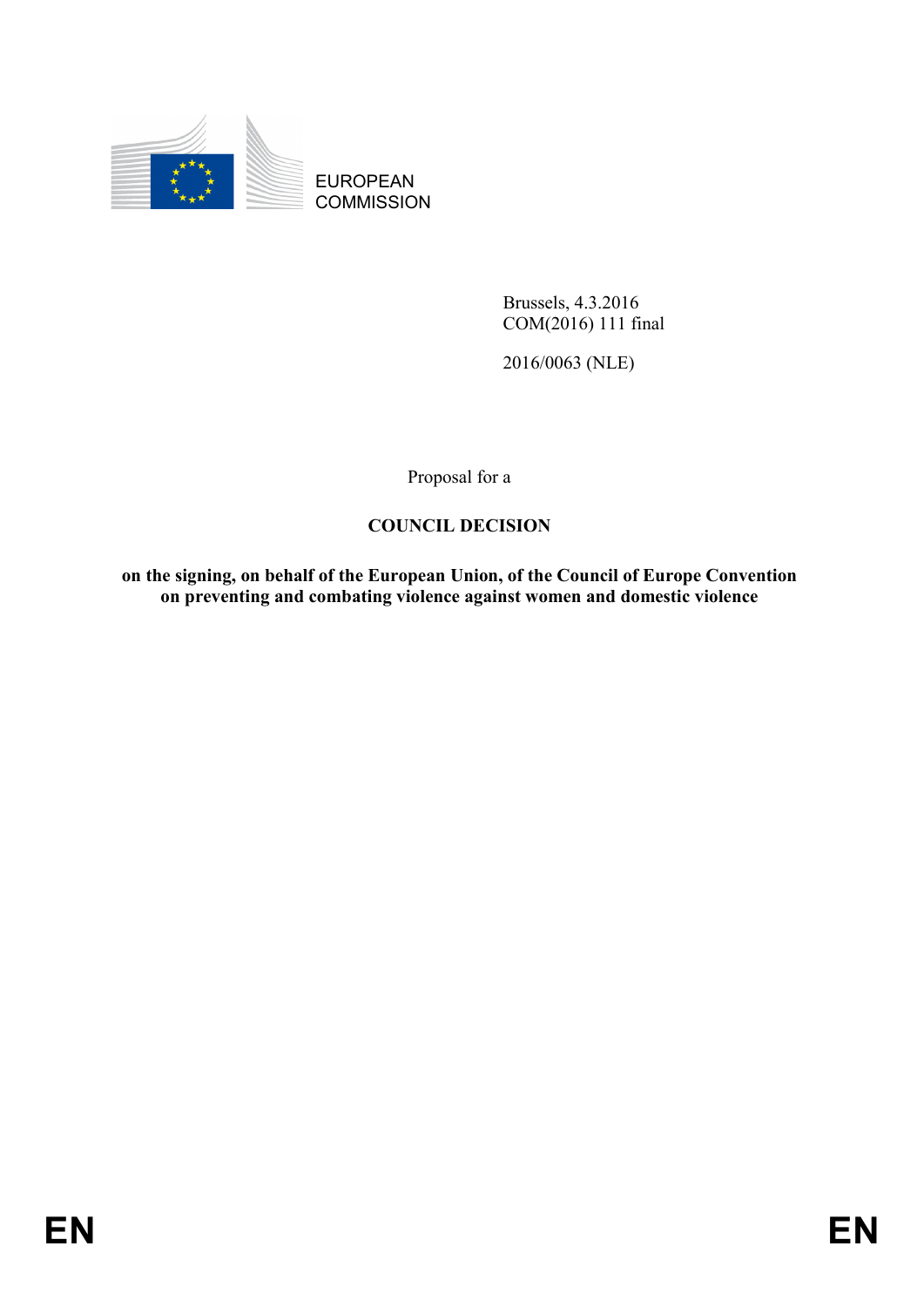# **EXPLANATORY MEMORANDUM**

#### **1. CONTEXT OF THE PROPOSAL**

#### **1.1 Background**

The Council of Europe Convention on preventing and combating violence against women and domestic violence (Convention No. 210) was adopted by the Committee of Ministers on 7 April 2011. It opened for signature on 11 May 2011. In accordance with its Article 75, the Convention is open for signature and approval by the member States of the Council of Europe, non-member States which have participated in its elaboration and the European Union.

The Convention was negotiated in the course of six meetings of a specific Ad-Hoc Committee that met between December 2009 and December 2010. The European Union participated, alongside Member States, as an observer in these meetings. Following the tenth ratification by a member State of the Council of Europe, the Convention came into force on 1 August 2014. As of 1 February 2016, twelve EU Member States have ratified the Convention, and twentyfive have signed it.

Violence against women is a violation of their human rights and an extreme form of discrimination, entrenched in gender inequalities and contributing to maintaining and reinforcing them. Equality between men and women is a fundamental value and objective of the European Union, as recognised in the Treaties (Articles 2 and 3 Treaty on European Union (TEU), Article 8 Treaty on the Functioning of the European Union (TFEU)) and the Charter of Fundamental Rights of the European Union (Article 23). The Charter also recognises the right to human dignity, the right to life, and the right to the integrity of the person, and prohibits inhuman or degrading treatment, as well as all forms of slavery and forced labour (Articles 1 to 5 of the Charter). The protection of women against violence is also an obligation under the UN Convention on the rights of persons with disabilities, to which the EU is a party together with its Member States<sup>[1](#page-2-0)</sup>, and the UN Committee monitoring the implementation of this Convention has recommended the EU's ratification of the Council of Europe Convention as a step towards combating violence against women and girls with disabilities<sup>[2](#page-2-1)</sup>

More generally, the EU is strongly committed to combating violence not only within its borders but also as part of its international initiatives.<sup>[3](#page-2-2)</sup>

<span id="page-2-0"></span><sup>&</sup>lt;sup>1</sup> Council Decision of 26 November 2009 concerning the conclusion, by the European Community, of the United Nations Convention on the Rights of Persons with Disabilities (2010/48/EC), OJ L 23, 27.1.2010, p. 35–36.<br>
<sup>2</sup> Concluding observations on the initial report of the European Union, CRPD/C/EU/CO/1, 4.9.2015,

<span id="page-2-1"></span>[http://tbinternet.ohchr.org/\\_layouts/treatybodyexternal/Download.aspx?symbolno=CRPD%2fC%2fEU](http://tbinternet.ohchr.org/_layouts/treatybodyexternal/Download.aspx?symbolno=CRPD%2fC%2fEU%2fCO%2f1&Lang=en)

<span id="page-2-2"></span><sup>&</sup>lt;sup>3</sup><br>
<u>http://www.consilium.europa.eu/en/press/press-releases/2015/05/26-fac-dev-council-conclusions-</u><br>
gender-development/ Council Conclusions, Gender Action Plan 2016-2020, [gender-development/](http://www.consilium.europa.eu/en/press/press-releases/2015/05/26-fac-dev-council-conclusions-gender-development/) Council Conclusions, Gender Action [http://www.consilium.europa.eu/en/press/press-releases/2015/10/26-fac-conclusions-gender](http://www.consilium.europa.eu/en/press/press-releases/2015/10/26-fac-conclusions-gender-development/)[development/;](http://www.consilium.europa.eu/en/press/press-releases/2015/10/26-fac-conclusions-gender-development/) Council Conclusions on the Action Plan on Human Rights and Democracy 2015 – 2019 [http://data.consilium.europa.eu/doc/document/ST-10897-2015-INIT/en/pdf;](http://data.consilium.europa.eu/doc/document/ST-10897-2015-INIT/en/pdf) EU guidelines on violence against women and girls and combating all forms of discrimination against them <http://www.consilium.europa.eu/uedocs/cmsUpload/16173cor.en08.pdf>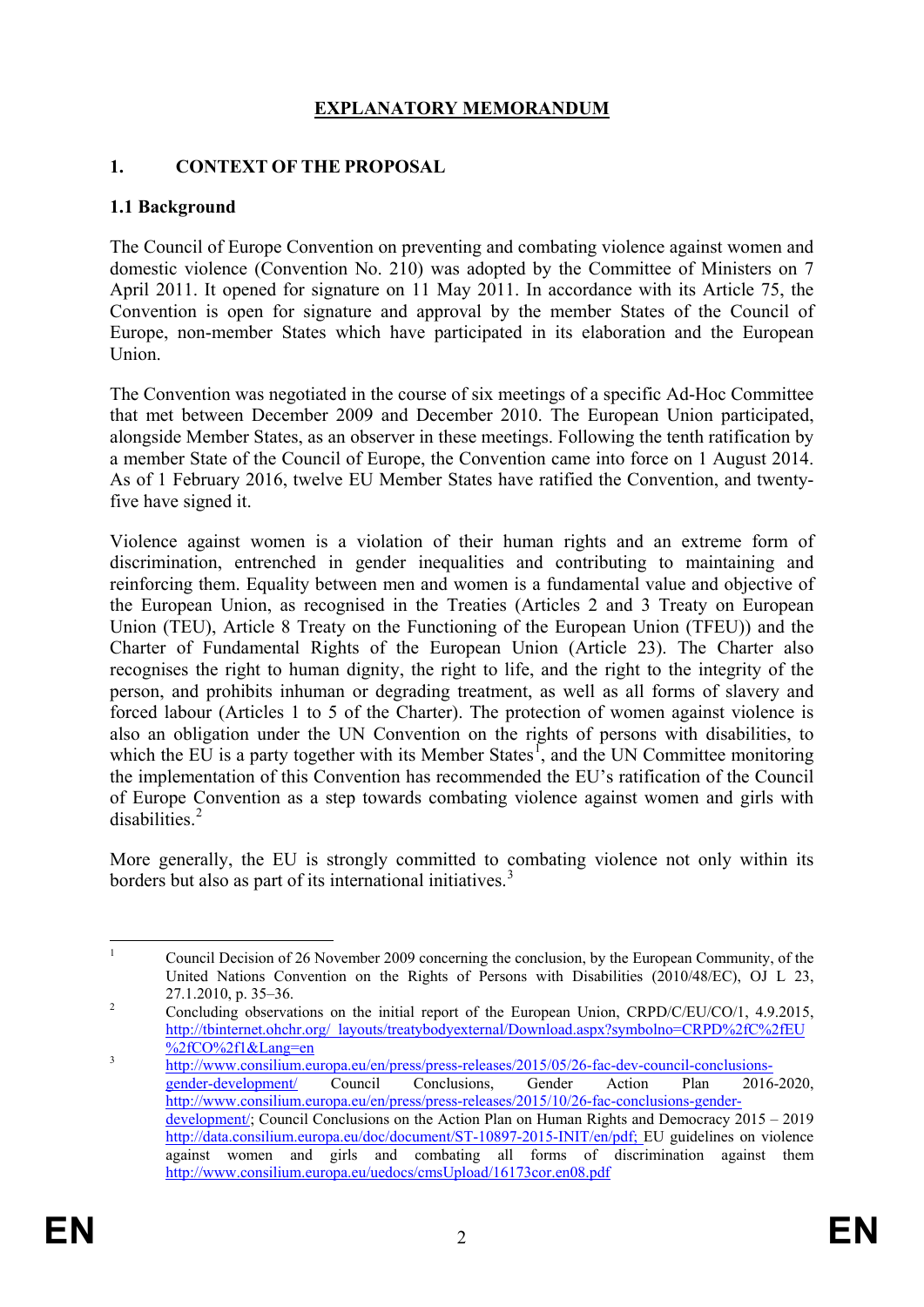The EU has taken firm positions<sup>[4](#page-3-0)</sup> on the need to eradicate violence against women and is funding specific campaigns and grass-roots projects to combat it. Existing legislation in the areas of protection of crime victims, children's sexual exploitation and abuse, asylum and migration takes account of the particular needs of victims of gender-based violence.

Despite the efforts at both national and EU level, the extent of violence against women is still a matter of serious concern: According to a survey by the Fundamental Rights Agency published in 2014<sup>[5](#page-3-1)</sup>, one in three women in the EU has experienced physical and/or sexual violence since the age of 15, one in twenty women has been raped, 75 % of women in qualified professions or top management have been victims of sexual harassment, and one in ten women has experienced stalking or sexual harassment through new technologies.

Gender-based violence has an impact not only on health and well-being but also on women's labour market participation, thereby negatively affecting their economic independence and the economy in general. The European Institute for Gender Equality estimates that gender-based violence against women generates costs in the EU of approximately 226 billion euros per year.<sup>[6](#page-3-2)</sup>

# **1.2 The objective and content of the Convention**

As laid out in **Chapter I** of the Convention, it creates a comprehensive legal framework to protect women and girls against all forms of violence, and prevent, prosecute and eliminate violence against them, including domestic violence. It covers a broad range of measures from data collection and awareness-raising to legal measures on criminalising different forms of violence against women. It includes measures for the protection of victims and the provision of support services, and addresses the gender-based violence dimension in matters of asylum and migration as well as cross-border elements. The Convention establishes a specific monitoring mechanism in order to ensure effective implementation of its provisions by the Parties.

The Convention defines key terminology used throughout the text. It extends the definition of women to girls under the age of 18. Parties are obliged to condemn all forms of discrimination by ensuring that the principle of equality between men and women is applied in their legal orders, and it is made clear that positive action may be taken. In line with the Convention's nature as a human rights instrument, it obliges all Parties to ensure that state actors refrain from engaging in any act of violence and to exercise due diligence so that acts of violence committed by non-state actors are prevented, investigated and punished, and that reparation be be provided for such acts. The Convention explicitly applies in times of peace and in situations of armed conflict. Whereas the Convention establishes binding obligations only in

<span id="page-3-0"></span><sup>&</sup>lt;sup>4</sup> See for example COM(2010) 491 final, Communication from the Commission on a Strategy for equality between women and men 2010-2015 (http://eur-lex.europa.eu/legalequality between women and men 2010-2015 [\(http://eur-lex.europa.eu/legal](http://eur-lex.europa.eu/legal-content/EN/TXT/?qid=1396540108305&uri=CELEX:52010DC0491)[content/EN/TXT/?qid=1396540108305&uri=CELEX:52010DC0491](http://eur-lex.europa.eu/legal-content/EN/TXT/?qid=1396540108305&uri=CELEX:52010DC0491) ); Council conclusions of 8 March 2010 on the eradication of violence against women in the European Union, [https://www.consilium.europa.eu/uedocs/cms\\_data/docs/pressdata/en/lsa/113226.pdf;](https://www.consilium.europa.eu/uedocs/cms_data/docs/pressdata/en/lsa/113226.pdf) Commission staff working document "Strategic engagement for gender equality 2016-2019" SWD(2015) 278 final

[http://ec.europa.eu/justice/gender-equality/files/documents/151203\\_strategic\\_engagement\\_en.pdf](http://ec.europa.eu/justice/gender-equality/files/documents/151203_strategic_engagement_en.pdf)<br> <http://fra.europa.eu/en/publication/2014/violence-against-women-eu-wide-survey-main-results-report><br>
Estimating the costs of ge

<span id="page-3-2"></span><span id="page-3-1"></span><http://eige.europa.eu/node/393>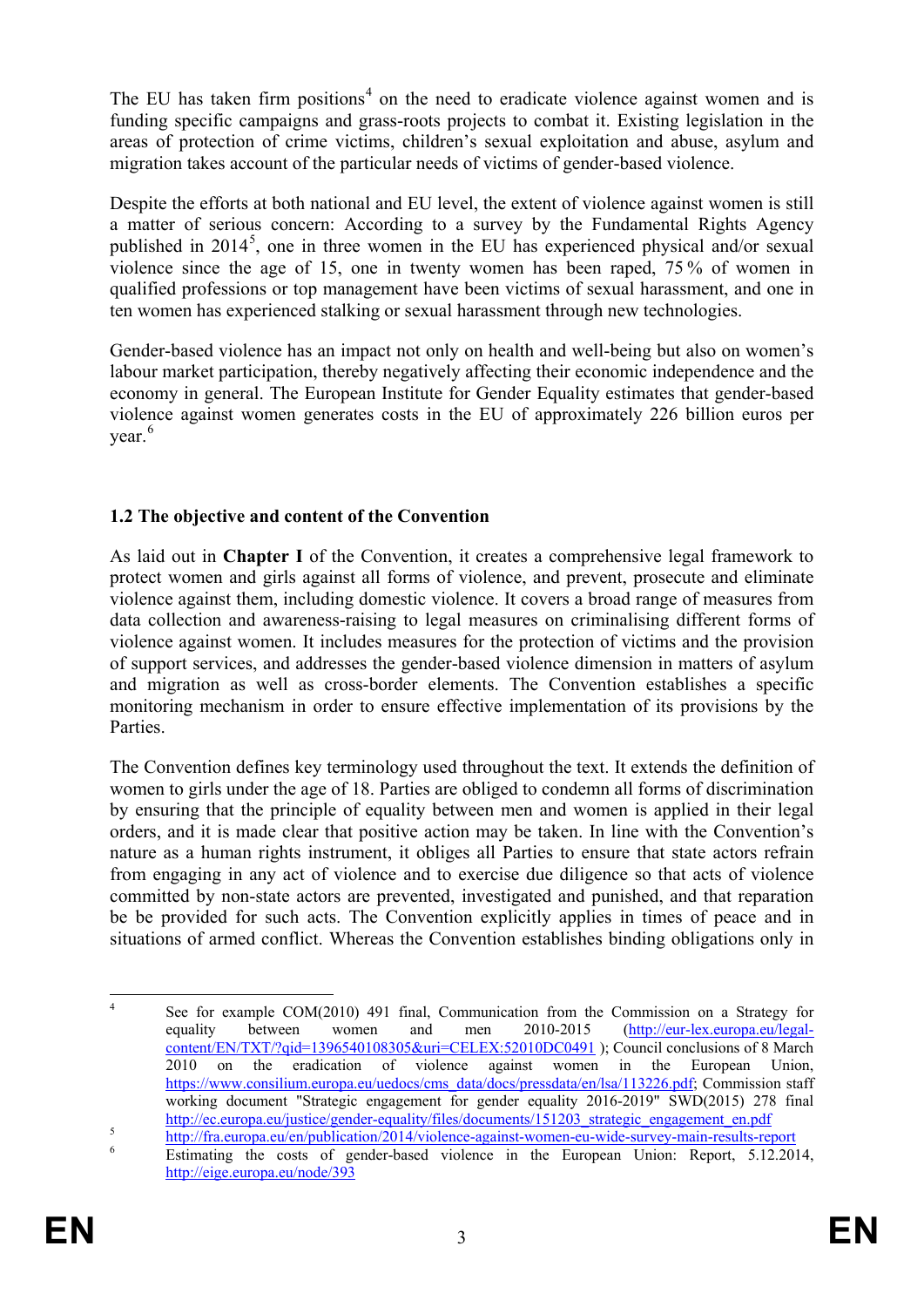relation to women, its application to all victims of domestic violence, i.e. men and boys too, is encouraged.

**Chapter II** complements the '*three P*' — Prevention, Protection, and Prosecution approach of recent Council of Europe instruments with the obligation to put in place integrated policies<sup>[7](#page-4-0)</sup> and offer a holistic response to the phenomenon, as it recognises that legal measures under the 'three P' approach alone will not suffice to eliminate violence against women. This translates into the obligation to put the rights of the victims at the centre of all measures, and to ensure effective cooperation between all relevant actors, i.e. between institutions, agencies and organisations, and at all levels, i.e. national, regional and local. Non-governmental organisations and civil society need to be recognised as important players and Parties must encourage and support their work. Parties must allocate appropriate financial and human resources to the implementation of integrated policies, measures and programmes to combat and prevent violence, including sufficient funding of non-governmental actors. Moreover, the Convention recognises the pivotal role of systematic and adequate data collection for effective policy-making and monitoring of measures taken by the supervisory mechanism on the basis of robust and comparable data.

A central provision involves the nomination and if necessary the creation of one or more official bodies in charge of the coordination, implementation, monitoring and evaluation of policies and measures, including the coordination of data collection, analysis and dissemination.

**Chapter III** dovetails the Parties' obligations in the area of prevention. In line with the overall thrust of the Convention, the Parties are obliged to take a multifaceted approach, comprising awareness-raising, the inclusion of gender equality and the issue of violence in formal education at all levels through appropriate teaching material and curricula, and extending the promotion of non-violence and gender equality to informal education contexts, sports, culture, leisure and the media. Parties must ensure that appropriate training is provided to professionals dealing with victims and perpetrators. Measures need also to be put in place to provide support and treatment programmes for perpetrators. Media and information technology sectors are to be encouraged to participate in drawing up material and voluntary standards.

**Chapter IV** establishes the general principles on the nature of information, support services and protection for victims of violence as well as witnesses. It contains a list of areas in which Parties need to provide for certain measures. These comprise the availability of general support services, such as legal and psychological counselling, and specialist services including shelters, cost-free and permanently reachable telephone hotlines, specific medical and forensic support to victims of sexual violence and consideration of the needs of child witnesses. Moreover, measures need to be put in place to encourage reporting of violence by any witness to the commission of acts of violence or person who has reasonable grounds to believe that such an act may be committed or further acts of violence are to be expected, as well as rules on the conditions under which professionals' reporting of violent acts or expected violent acts does not breach their general obligation to maintain confidentiality.

**Chapter V** on substantive law identifies those forms of violence that require a criminal law response and requires Parties to cover a number of offences in their criminal law. These

<span id="page-4-0"></span>

See the explanatory report to the Convention, [https://rm.coe.int/CoERMPublicCommonSearchServices/DisplayDCTMContent?documentId=0900001](https://rm.coe.int/CoERMPublicCommonSearchServices/DisplayDCTMContent?documentId=09000016800d383a) [6800d383a](https://rm.coe.int/CoERMPublicCommonSearchServices/DisplayDCTMContent?documentId=09000016800d383a)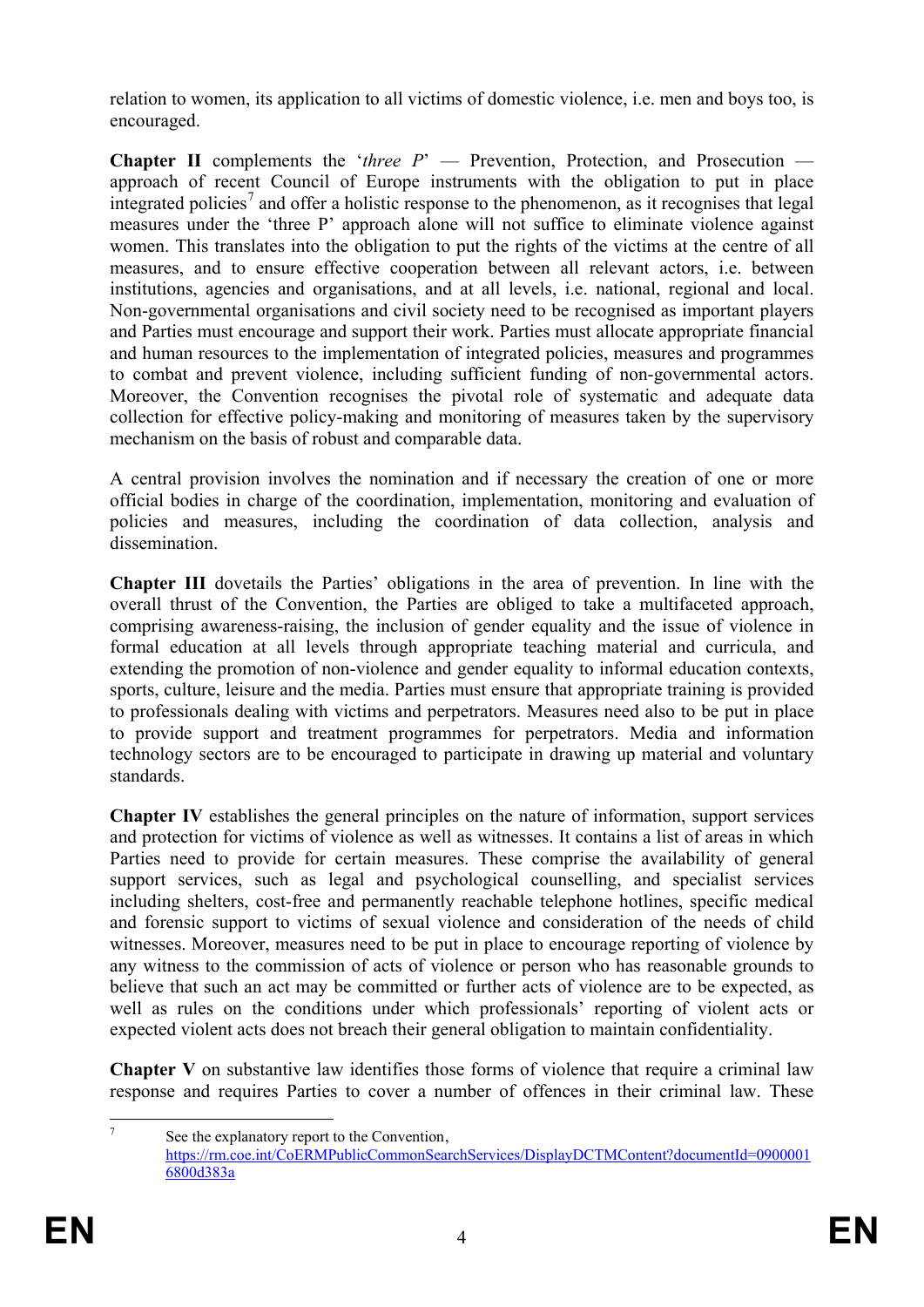comprise psychological violence through threat or coercion, stalking<sup>[8](#page-5-0)</sup>, physical violence, sexual violence and rape, forced marriage, female genital mutilation, forced abortion/sterilisation, and sexual harassment. Parties must take measures to ensure that 'honour' cannot be invoked as a justification for any of these crimes. The Convention obliges Parties to criminalise the aiding, abetting and attempted commission of the offences, as well as causing third persons to commit these crimes, and to provide for adequate and dissuasive sanctions. Final sentences passed already by another Party may be taken into account for determining the sanction. Certain aggravating circumstances need to be provided for in the national legal orders in accordance with the Convention. The Convention also requires Parties to ensure that sufficient civil remedies and compensation from perpetrators are available as well as adequate subsidiary state compensation<sup>[9](#page-5-1)</sup> for victims of the defined offences. Incidents of violence are to be taken into consideration in legal proceedings on custody, visitation rights and safety of children. In procedural terms, the Convention obliges Parties to establish jurisdiction for acts committed in their territory, by one of their nationals or a person with habitual residence in their territory, and endeavour to establish jurisdiction over offences against one of their nationals or a person with habitual residence in their territory<sup>10</sup>. Finally, Parties are not permitted to establish mandatory alternative dispute resolution processes.

**Chapter VI** addresses procedural law and protection measures during investigations and judicial proceedings. Parties must ensure that law enforcement agencies offer prompt protection to victims, including the collection of evidence, and carry out an assessment of the lethality risk and the seriousness of the situation. The availability of firearms to perpetrators needs to be given special attention. Legal orders must provide for the possibility to adopt emergency barring and restraining or protection orders without placing undue financial or administrative burden on the victim. As a general rule, the most severe offences must not be made dependent on a report or complaint filed by the victim.<sup>[11](#page-5-3)</sup> In this Chapter, the Convention sets out an open list of measures to protect the rights and interests of victims, including their needs as witnesses at all stages of investigations and judicial proceedings. This includes for example measures to protect them against intimidation and repeat victimisation, to provide early information when perpetrators escape or are released, or to avoid contact between victim and perpetrator to the extent possible. Special needs of child victims and witnesses need to be particularly taken into account. Parties must provide for the right to legal aid. Moreover, the statute of limitation must be construed in such a way as to allow for the efficient initiation of proceedings after a victim has reached the age of majority, for the most serious offences.<sup>[12](#page-5-4)</sup>

**Chapter VII** takes account of the fact that female migrants and asylum-seekers are particularly vulnerable to gender-based violence and introduces a gender-sensitive understanding of violence in this context. It provides for the possibility of migrant women victims to acquire an autonomous residence status $13$ . Gender-based violence needs to be recognised as a form of persecution and the assessment of refugee status has to be approached

<span id="page-5-0"></span><sup>&</sup>lt;sup>8</sup> Parties remain free to only provide for non-criminal sanctions for psychological violence and stalking, see Article  $78(3)$ .

<span id="page-5-1"></span>Parties may enter a reservation on this obligation, see Article 78(2).<br>
Reservations can be entered on several aspects of the related provision, see Article 44.<br>
Parties may however enter a reservation as regards minor off

<span id="page-5-3"></span><span id="page-5-2"></span> $78(2)$ .<br><sup>12</sup> Parties are permitted a reservation for the offences of forced marriage, female genital mutilation, and

<span id="page-5-4"></span>forced abortion/sterilisation. Sexual violence including rape may not be exempted by means of this reservation.<br>
Parties may enter a reservation on Article 59 on residence status, see Article 78(2).

<span id="page-5-5"></span>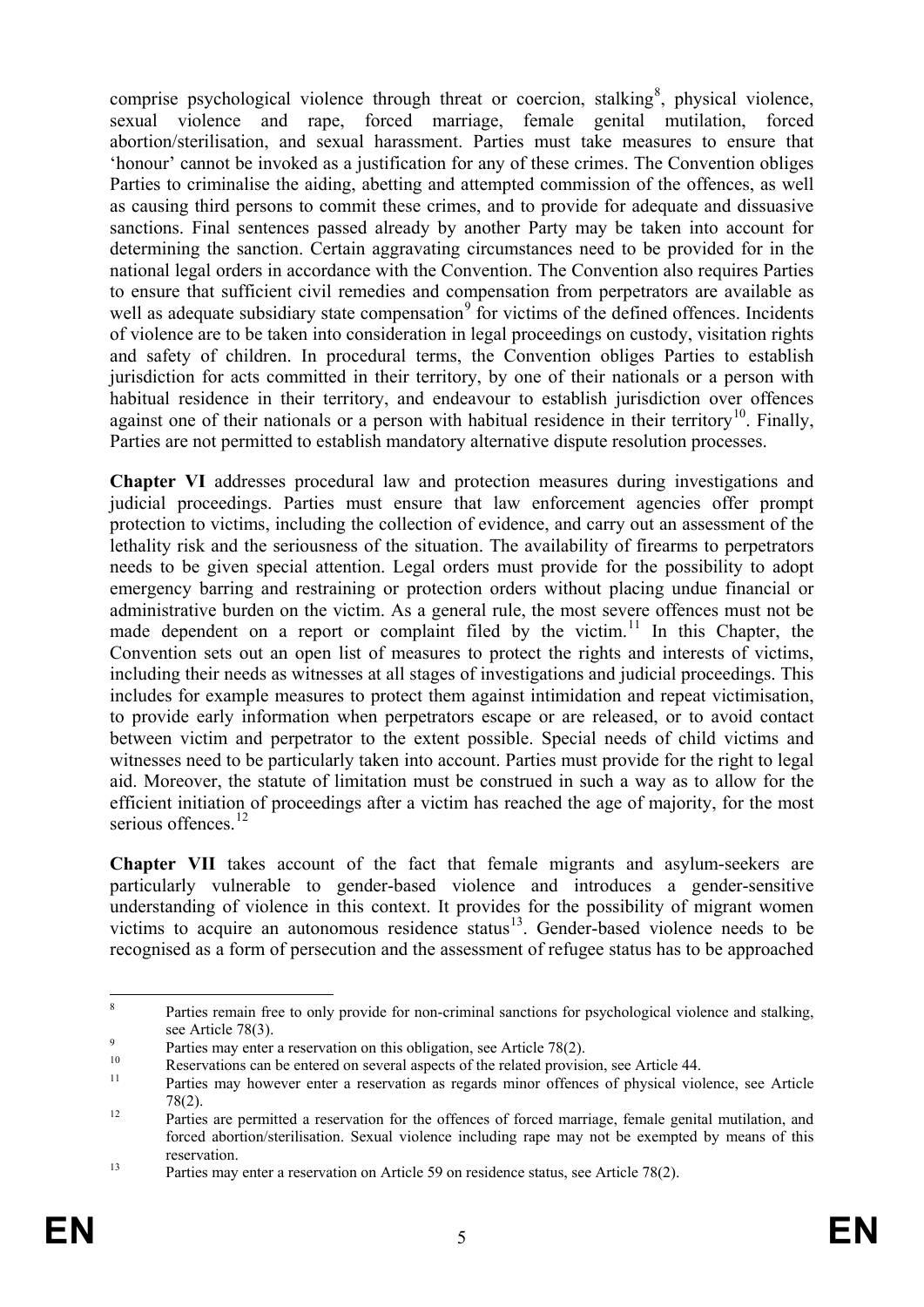with a gender-sensitive understanding. Moreover, gender-sensitive asylum procedures need to be put in place by the Parties. This Chapter also deals with the respect of the *non-refoulement* principle with regard to victims of violence against women.

**Chapter VIII** is dedicated to ensuring international cooperation between Parties. Parties shall cooperate in the implementation of the Convention and make use of relevant regional and international cooperation instruments. Parties need to ensure that claims can be brought in the victim's country of residence for crimes committed in the territory of another Party. In situations where a person is at immediate risk of violence, Parties should inform one another, so that protection measures can be taken. This Chapter includes the obligation to process personal data in accordance with the Council of Europe Convention for the Protection of Individuals with regard to Automatic Processing of Personal Data (No. 108).

**Chapter IX** sets up the mechanism for monitoring the implementation of the Convention. An independent group of experts ('GREVIO')<sup>[14](#page-6-0)</sup> (consisting of 10 up to a maximum of  $15^{15}$  $15^{15}$ members) is to be set up that shall be composed of independent and highly qualified experts who are nationals of the Parties<sup>[16](#page-6-2)</sup>. The election procedure has been defined by the Committee of Ministers<sup>17</sup>. The GREVIO members are elected by the Committee of the Parties.

The Parties report to GREVIO, which may also carry out more specific enquiries and country visits. GREVIO submits draft reports to the Parties for comments. Final reports and conclusions are sent to the Party concerned and the Committee of the Parties. The latter may decide to adopt recommendations addressed to the Party concerned. GREVIO can also adopt general recommendations. National parliaments shall be invited to participate in the monitoring work. GREVIO works in accordance with its Rules of Procedure.<sup>[18](#page-6-4)</sup>

The Committee of the Parties is composed of the representatives of the Parties to the Convention. It elects the GREVIO members. It shall meet when requested to do so by one third of the Parties, the President of the Committee of the Parties, or the Secretary General of the Council of Europe.

**Chapter X** clarifies that the Convention does not affect obligations of the Parties under other international instruments, and that Parties are free to conclude other international agreements on the matters covered by the Convention to supplement or strengthen its provisions.

**Chapter XI** sets out the procedure for making amendments to the Convention. Parties that are not members of the Council of Europe shall be consulted on these amendments.

**Chapter XII** contains the final clauses. These include the clarification that the Convention is without prejudice to more favourable provisions of internal or binding international law, a clause on dispute resolution and the provisions pertaining to signing, ratification, entry into

<span id="page-6-3"></span><span id="page-6-2"></span>

<span id="page-6-1"></span><span id="page-6-0"></span><sup>&</sup>lt;sup>14</sup><br>
<sup>15</sup><br>
These five additional members will be appointed following the 25th ratification.<br>
<sup>15</sup><br>
No two members may be nationals of the same Party.<br>
Resolution CM/Res(2014)43 on rules on the election procedure of the m on Action against Violence against Women and Domestic Violence (GREVIO), 19.11.2014,[https://wcd.coe.int/ViewDoc.jsp?Ref=CM/Res%282014 %2943&Language=lanFrench&Ve](https://wcd.coe.int/ViewDoc.jsp?Ref=CM/Res%282014%2943&Language=lanFrench&Ver=original&Site=COE&BackColorInternet=DBDCF2&BackColorIntranet=FDC864&BackColorLogged=FDC864) [r=original&Site=COE&BackColorInternet=DBDCF2&BackColorIntranet=FDC864&BackColorLogge](https://wcd.coe.int/ViewDoc.jsp?Ref=CM/Res%282014%2943&Language=lanFrench&Ver=original&Site=COE&BackColorInternet=DBDCF2&BackColorIntranet=FDC864&BackColorLogged=FDC864)

<span id="page-6-4"></span> $\frac{d=FDC864}{\text{Adopted by GREVIO}}$  $\frac{d=FDC864}{\text{Adopted by GREVIO}}$  $\frac{d=FDC864}{\text{Adopted by GREVIO}}$  at its first meeting, 21-23.9.2015. [https://rm.coe.int/CoERMPublicCommonSearchServices/DisplayDCTMContent?documentId=0900001](https://rm.coe.int/CoERMPublicCommonSearchServices/DisplayDCTMContent?documentId=090000168048358b) [68048358b](https://rm.coe.int/CoERMPublicCommonSearchServices/DisplayDCTMContent?documentId=090000168048358b)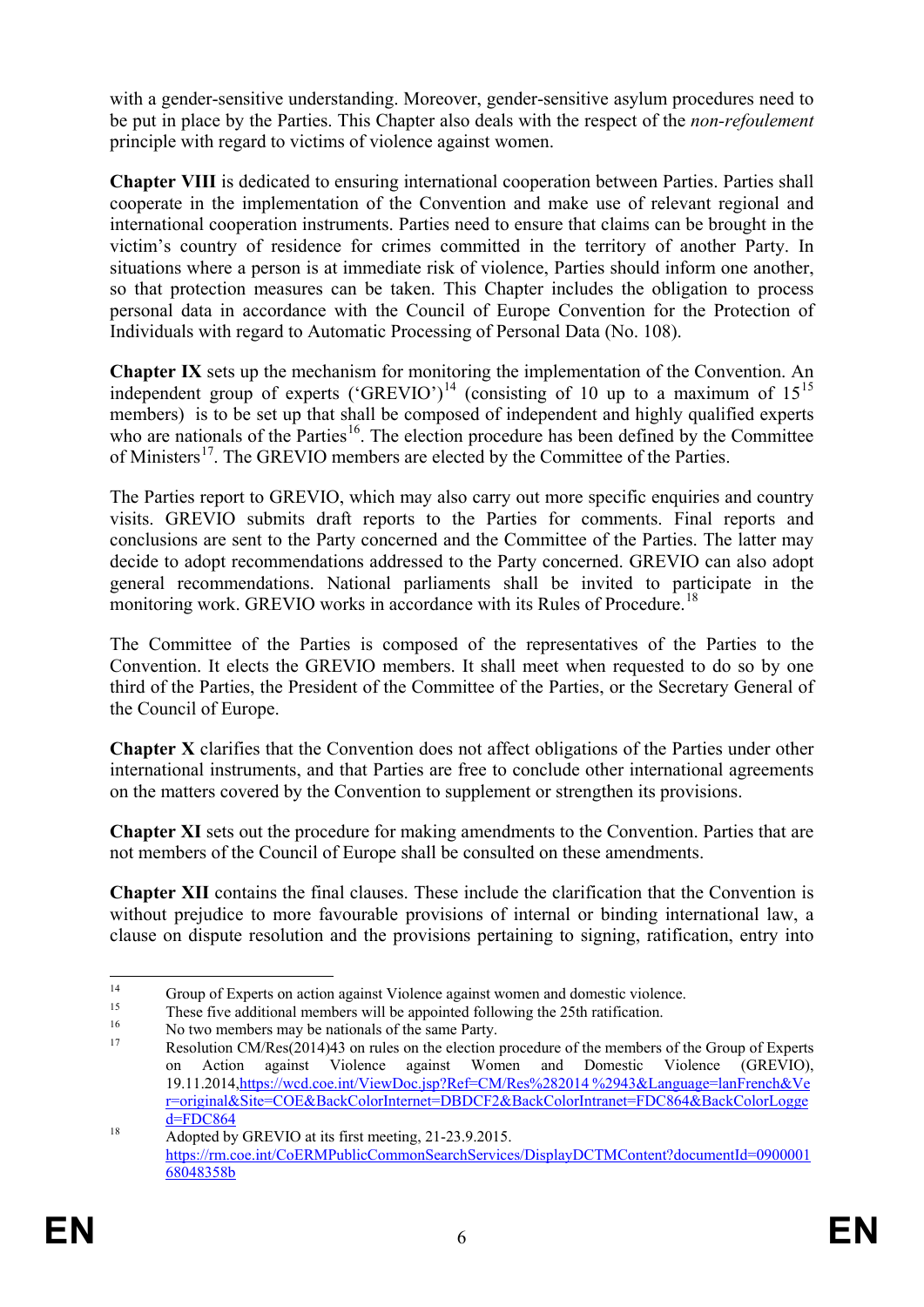force, and accession by States that are not members of the Council of Europe. The Convention is explicitly open for signature by the European Union (Article 75(1)) and subject to ratification, acceptance or approval, for which the necessary instruments are to be deposited with the Secretary General of the Council of Europe. Any State and the EU may, upon signing or ratifying the Convention, specify the territorial application. Reservations are possible on a limited number of provisions and this for a (renewable) period of five years.

The Convention is complemented by an **Appendix** laying down the privileges and immunities enjoyed by GREVIO members (and other members of delegations) during country visits undertaken in the exercise of their functions.

# **1.3 Policy goal of the EU for signature of the Convention**

The Convention's approach is fully in line with the Union's multifaceted approach to the phenomenon of gender-based violence and the thrust of measures in place through internal and external EU policies. The signing of the Convention would send a strong political message about the EU's commitment to combating violence against women, create coherence between its internal and external action, as well as complementarity between national and EU levels, and reinforce its credibility and accountability towards its international partners. It would also consolidate the EU's action targeting violence against women by achieving a more coordinated approach internally and giving it a more effective role in international fora.

# **2. LEGAL ELEMENTS OF THE PROPOSAL**

# **2.1. EU competence to sign the Convention**

Whereas the Member States remain competent for substantial parts of the Convention, and particularly for most of the provisions on substantive criminal law and other provisions in Chapter V to the extent that they are ancillary, the EU has competence for a considerable part of the provisions of the Convention, and should therefore sign the Convention alongside Member States.

The Union has competence particularly in the area of anti-discrimination and gender equality under Article 157 TFEU, which is relevant under Chapter I and, in relation to sexual harassment — covered by Article 40 of the Convention — in matters on employment and occupation and access to and supply of goods and services, and competence as well as secondary legislation under Articles 82 and 84 TFEU for measures in Chapter IV and Chapter VI which deal with protection and support for victims and investigation, prosecution, procedural law and protective measures. As far as sexual exploitation of women and children is concerned, Article 83(1) TFEU provides a legal basis for action. The EU is competent for certain matters in the areas of asylum and migration which are the subject of Chapter VII of the Convention under Articles 78 and 79 TFEU. Residence status of mobile EU nationals and their third-country spouses, as well as the status of third-country nationals who are long-term residents and their spouses, is a matter of EU competence in accordance with Articles 18, 21, 46, 50, 78 and 79 TFEU. As regards aspects of consular protection (see Article 18(5) of the Convention), EU competence follows from Article 23 TFEU. Finally, the Union has competence under Articles 81 and 82 TFEU on cross-border civil and criminal matters, which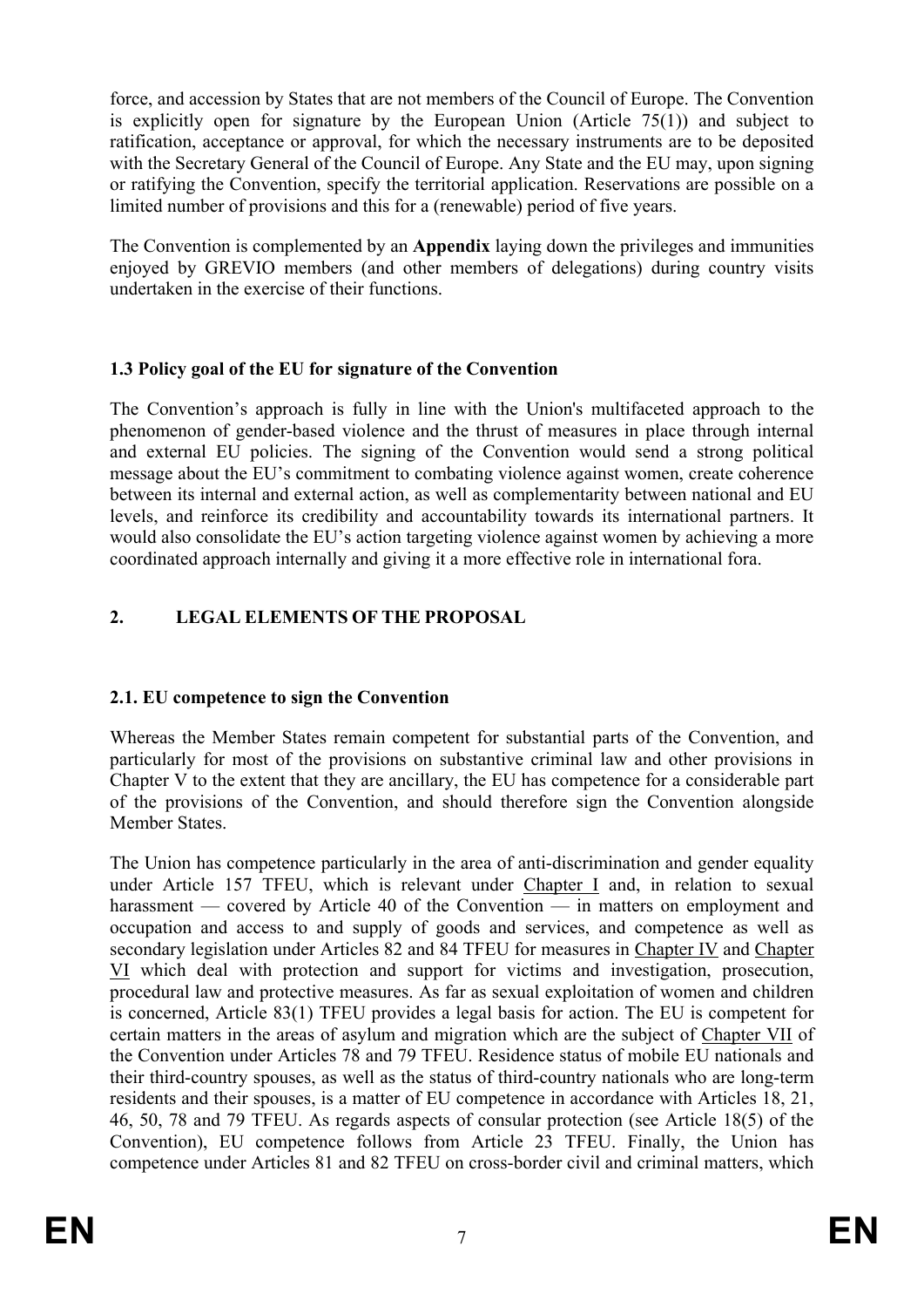is relevant for measures included in Chapter VIII on international cooperation<sup>19</sup>. This chapter also includes obligations on data protection, which is an area falling under Union competence in accordance with Article 16 TFEU.

The Union has adopted abundant legislation in most of these areas: sexual harassment in matters of employment and occupation and access to and supply of goods and services<sup>20</sup>, rights, support and protection of crime victims in the context of criminal proceedings, including investigation and prosecution<sup>[21](#page-8-2)</sup>, asylum and migration, as well as the residence status of third-country nationals,<sup>[22](#page-8-3)</sup> cross-border cooperation in civil and criminal matters<sup>23</sup>, substantive criminal law provisions for the protection of children (which are, as regards girls, covered by the scope of the Convention) $^{24}$  $^{24}$  $^{24}$ , provisions regarding audiovisual media services and the protection of minors, prohibition of discrimination in commercial communications and incitement to hatred, based, among other things, on sex<sup>25</sup>, and data protection. <sup>[26](#page-8-7)</sup> There is

<span id="page-8-0"></span><sup>&</sup>lt;sup>19</sup> See for example Paragraph 329 of the Explanatory Report to the Convention, informing that Article 62(2) of the Convention is based on Council Framework Decision 2001/220/JHA of 15 March 2001 on

<span id="page-8-1"></span>the standing of victims in criminal proceedings (OJ L 82, 22.3.2001, p. 1).<br><sup>20</sup> Directive 2004/113/EC of 13 December 2004 implementing the principle of equal treatment between men and women in the access to and supply of goods and services, OJ L 372, 21.12.2004, p. 37; Directive 2006/54/EC of 5 July 2006 on the implementation of the principle of equal opportunities and equal treatment of men and women in matters of employment and occupation, OJ L 204, 26.7.2006, p. 23; Directive 2010/41/EU of 7 July 2010 on the application of the principle of equal treatment between men and women engaged in an activity in a self-employed capacity, OJ L 180, 15.7.2010, p. 1.<br>Directive 2012/29/EU establishing minimum standards on the rights, support and protection of victims

<span id="page-8-3"></span><span id="page-8-2"></span>of crime, OJ L 315, 14.11.2012, p. 57.<br>Relevant secondary legislation includes Directive 2004/81/EC on the residence permit issued to thirdcountry nationals who are victims of trafficking in human beings, OJ L 261, 6.8.2004, p. 19; Directive 2003/86/EC on the right to family reunification, OJ L 251, 3.10.2003, p. 12; Directive 2008/115/EC on common standards and procedures in Member States for returning illegally staying third-country nationals, OL L 348, 24.12.2008, p. 98; Directive 2009/52/EC providing for minimum standards on sanctions and measures against employers of illegally staying third-country nationals, OJ L 168, 30..6.2009, p. 24; Directive 2011/95/EU on standards for the qualification of third-country nationals or stateless persons as beneficiaries of international protection, for a uniform status for refugees or for persons eligible for subsidiary protection, and for the content of the protection granted, OJ L 337, 20.12.2011, p. 9; Directive 2013/33/EU laying down standards for the reception of applicants for international protection (recast), OJ L 180, 29.6.2013, p. 96, Directive 2013/32/EU on common procedures for granting and withdrawing international protection, OJ L 180, p. 60; see also Directive 2004/38/EC on the right of citizens of the Union and of their family members to move and reside freely within the territory of the Member States, OJ L 158, 30.4.2004, p.77, and Council Directive 2003/109/EC concerning the status of third-country nationals who are long-term residents, OJ L 16, 23.1.2004, p. 44.<br>Regulation (EU) No 606/2013 on mutual recognition of protection measures in civil matters, OJ L 181,

<span id="page-8-7"></span><span id="page-8-4"></span><sup>29.6.2013,</sup> p. 4; Directive 2003/8/EC to improve access to justice in cross-border disputes by establishing minimum common rules relating to legal aid for such disputes, OJ L 26, 31.1.2003, p. 41; Directive 2004/80/EC relating to compensation of crime victims, OJ L 261, 6.8.2004, p. 15; Council Framework Decision 2008/947/JHA on the application of the principle of mutual recognition to judgments and probation decisions with a view to the supervision of probation measures and alternative sanctions, OJ L 337, 16.12.2008, p. 102; Directive 2011/99/EU on the European protection order, OJ L 338, 21.12.2011, p. 2; Council Framework Decision 2009/315/JHA on the organisation and content of the exchange of information extracted from the criminal record between Member States, OJ L 93, 7.4.2009, p. 23; Council Decision 2009/316/JHA on the establishment of the European Criminal Records Information System (ECRIS) in application of Article 11 of Framework Decision 2009/315/JHA, OJ L 93, 7.4.2009, p.33; Council Framework Decision 2008/675/JHA on taking account of convictions in the Member States of the European Union in the course of new criminal proceedings, OJ L 220, 15.8.2008, p. 32. <sup>24</sup> Directive 2011/93/EU on combating the sexual abuse and sexual exploitation of children and child

<span id="page-8-5"></span>pornography, OJ L 335, 17.12.2011, p. 1.<br><sup>25</sup> Directive 2010/13/EU (Audiovisual Media Services Directive), OJ L 95, 15.4.2010, p. 1.

<span id="page-8-6"></span>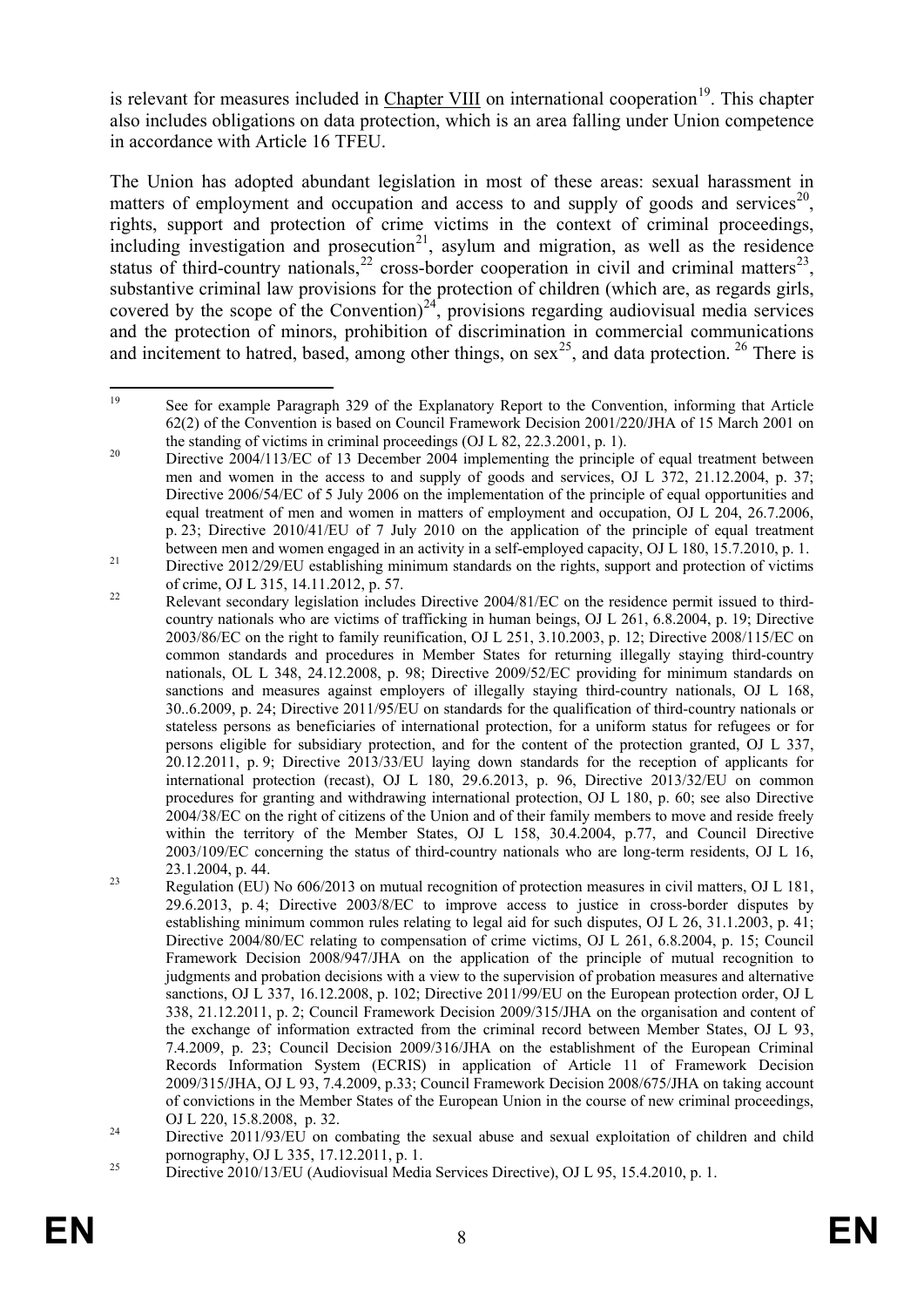also Union legislation on aspects of Member States' cooperation on EU citizens' consular protection $27$ .

Obligations also result from the UN Convention on the Rights of Persons with Disabilities, to which the EU and its Member States are Contracting Parties<sup>[28](#page-9-1)</sup>. This Convention requires in its articles 6, 7, 15 and 16 the State Parties to the extent of their competences to ensure that women and children with disabilities enjoy equal rights and that disabled persons are protected against exploitation, violence and abuse.

To the extent that the Convention may affect or alter the scope of these common rules, the Union is exclusively competent pursuant to Article 3(2) TFEU. This is, for example, the case as regards matters pertaining to the residence status of third-country nationals and stateless persons, including beneficiaries of international protection, as far as it is covered by Union legislation, and the examination of applications for international protection, and also as regards the rights of crime victims. Even if many of the existing provisions referred to above are minimal rules, it cannot be ruled out that, in the light of recent case law, some of them may also be affected or their scope altered.

## **2.2. Legal basis for the proposed Council Decision**

It is established case law that the choice of legal basis for an EU measure must rest on objective factors that are amenable to judicial review; these include the aim and the content of the measure<sup>[29](#page-9-2)</sup>. If examination of an EU measure reveals that it serves a twofold purpose or that it has a twofold component and if one of those is identifiable as the main or predominant purpose or component, whereas the other is merely incidental, the measure must be founded on a single legal basis, namely that required by the main or predominant purpose or component. By way of exception, if it is established that the measure pursues several objectives which are inseparably linked without one being secondary and indirect in relation to the other, the measure must be founded on the various corresponding legal bases<sup>30</sup>.

The legal bases under the Treaty on the Functioning of the European Union which are of relevance here are: Article 16 (data protection), Article 19(1) (sex discrimination), Article 23 (consular protection for citizens of another Member State), Articles 18, 21, 46, 50 (free movement of citizens, free movement of workers and freedom of establishment), Article 78 (asylum and subsidiary and temporary protection), Article 79 (immigration), Article 81 (judicial cooperation in civil matters), Article 82 (judicial cooperation in criminal matters), Article 83 (definition of EU-wide criminal offences and sanctions for particularly serious crimes with a cross-border dimension), Article 84 (non-harmonising measures for crime

<sup>&</sup>lt;sup>26</sup> Directive 95/46/EC on the protection of individuals with regard to the processing of personal data and on the free movement of such data, OJ L 281, 23.11.95, p. 31; Council Framework Decision 2008/977/JHA on the protection of personal data processed in the framework of police and judicial cooperation in criminal matters, OJ L 350, 30.12.2008, p. 60.

<span id="page-9-0"></span>The procedure in criminal matters,  $\sigma$  and  $\sigma$  and  $\sigma$  are set of the coordination and cooperation measures to facilitate consular protection for unrepresented citizens of the Union in third countries, OJ L 106, 24.4.2

<span id="page-9-1"></span><sup>&</sup>lt;sup>28</sup> Council Decision of 26 November 2009 concerning the conclusion, by the European Community, of the United Nations Convention on the Rights of Persons with Disabilities (2010/48/EC), OJ L 23,

<span id="page-9-2"></span><sup>27.1.2010,</sup> p. 35.<br>
29 C-377/12, Commission v Council, paragraph 34.<br>
30 Ibid, paragraph 34.

<span id="page-9-3"></span>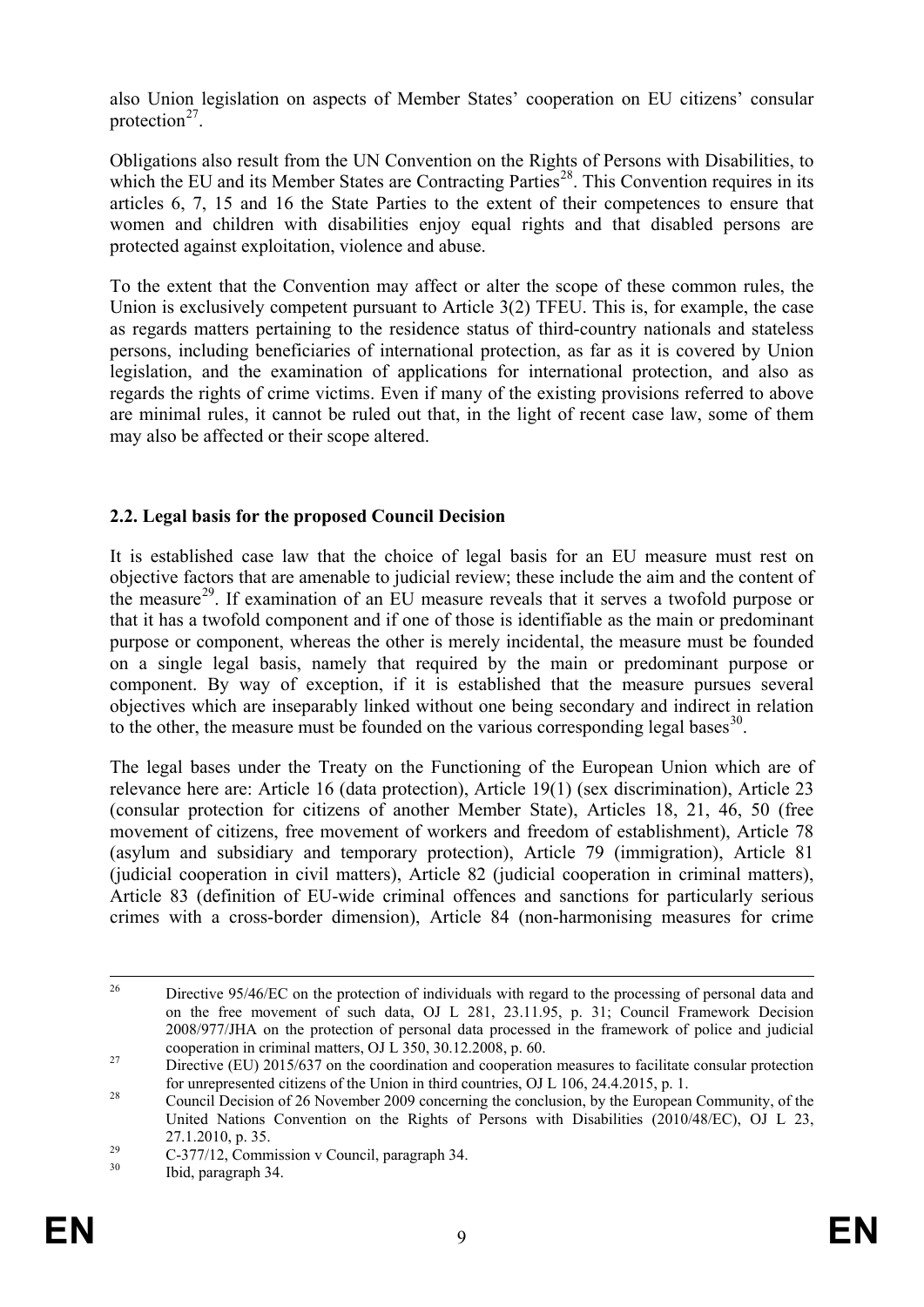prevention), and Article 157 (equal opportunities and equal treatment of men and women in areas of employment and occupation).

Taken as a whole, although the Convention has several components, its predominant purpose lies in the prevention of violent crimes against women, including domestic violence, and the protection of victims of such crimes. It therefore appears appropriate to base the Decision on the competences of the Union under Title V TFEU and in particular on Article 82(2) and Article 84 thereof. The provisions of the Convention on other matters are ancillary or, for example for data protection, incidental to the measures that constitute the focus of the Convention<sup>[31](#page-10-0)</sup>. As a consequence, for the EU to exercise its competences over the entirety of the Convention and excluding elements over which it would have no competence, the main legal bases are Article 82(2) and Article 84 TFEU.

## **2.3 Conclusion**

It follows from the existence of inter-linked competences conferred on the Union and of competences not conferred on the Union, that both Member States and the Union shall sign the Convention.

<span id="page-10-0"></span><sup>&</sup>lt;sup>31</sup> The fact that an element may be ancillary does not mean that there is no exclusive Union competence over that element. The legal basis for the Union rules is, in itself, irrelevant in determining whether an international agreement affects those rules: the legal basis of internal legislation is determined by its principal component, whereas the rule which may possibly be affected may be merely an ancillary component of that legislation. The purpose of the exclusive competence of the Union is primarily to preserve the effectiveness of Union law and the proper functioning of the systems established by its rules, independently of any limits laid down by the provision of the Treaty on which the institutions base the adoption of such rules (Opinion 1/03, EU:C:2006:81, paragraph 131).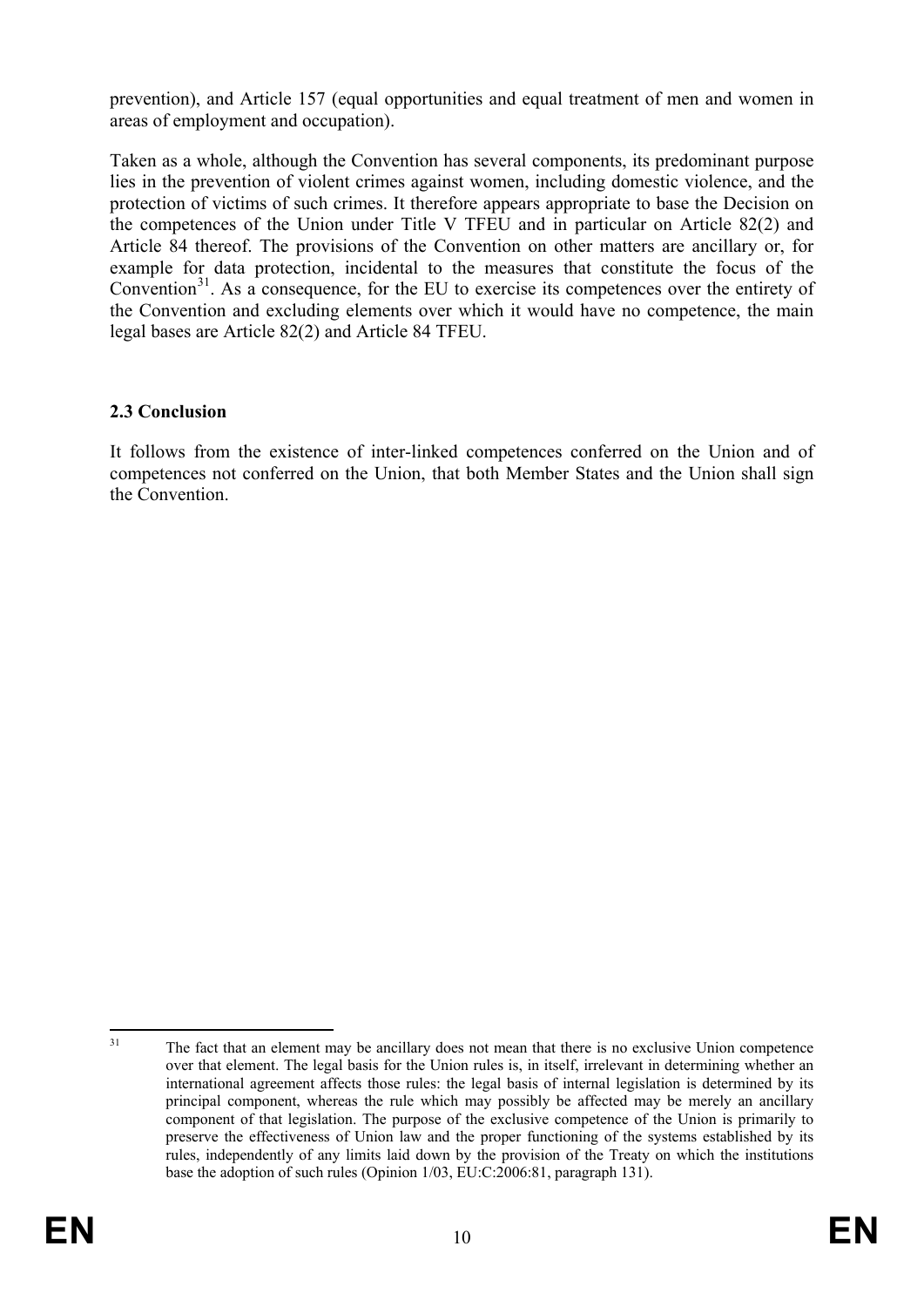#### 2016/0063 (NLE)

## Proposal for a

## **COUNCIL DECISION**

#### **on the signing, on behalf of the European Union, of the Council of Europe Convention on preventing and combating violence against women and domestic violence**

#### THE COUNCIL OF THE EUROPEAN UNION,

Having regard to the Treaty on the Functioning of the European Union, and in particular Article 82(2) and Article 84, in conjunction with Article 218(5) thereof,

Having regard to the proposal from the European Commission,

Whereas:

- (1) The Union participated alongside Member States as an observer in the negotiation of the Council of Europe Convention on preventing and combating violence against women and domestic violence (Convention No. 210) ('the Convention'), which was adopted by the Council of Europe Committee of Ministers on 7 April 2011. The Convention was opened for signature on 11 May 2011.
- (2) In accordance with Article 75 of the Convention, the Convention is open for signature by the Union.
- (3) The Convention creates a comprehensive and multi-faceted legal framework to protect women against all forms of violence. It seeks to prevent, prosecute and eliminate violence against women and girls and domestic violence. It covers a broad range of measures, from data collection and awareness-raising to legal measures on criminalising different forms of violence against women. It includes measures for the protection of victims and the provision of support services, and addresses the genderbased violence dimension in matters of asylum and migration. The Convention establishes a specific monitoring mechanism in order to ensure effective implementation of its provisions by the Parties.
- (4) The signing of the Convention on behalf of the Union contributes to the realisation of equality between men and women in all areas, which is a core objective and value of the European Union to be realised in all its activities in accordance with Articles 2 and 3 of the Treaty on European Union, Article 8 of the Treaty on the Functioning of the European Union and Article 23 of the Charter of Fundamental Rights of the European Union. Violence against women is a violation of their human rights and an extreme form of discrimination, entrenched in gender inequalities and contributing to maintaining and reinforcing them. By committing to the implementation of the Convention, the Union confirms its engagement to combating violence against women within its territory and globally, and reinforces its current political action and existing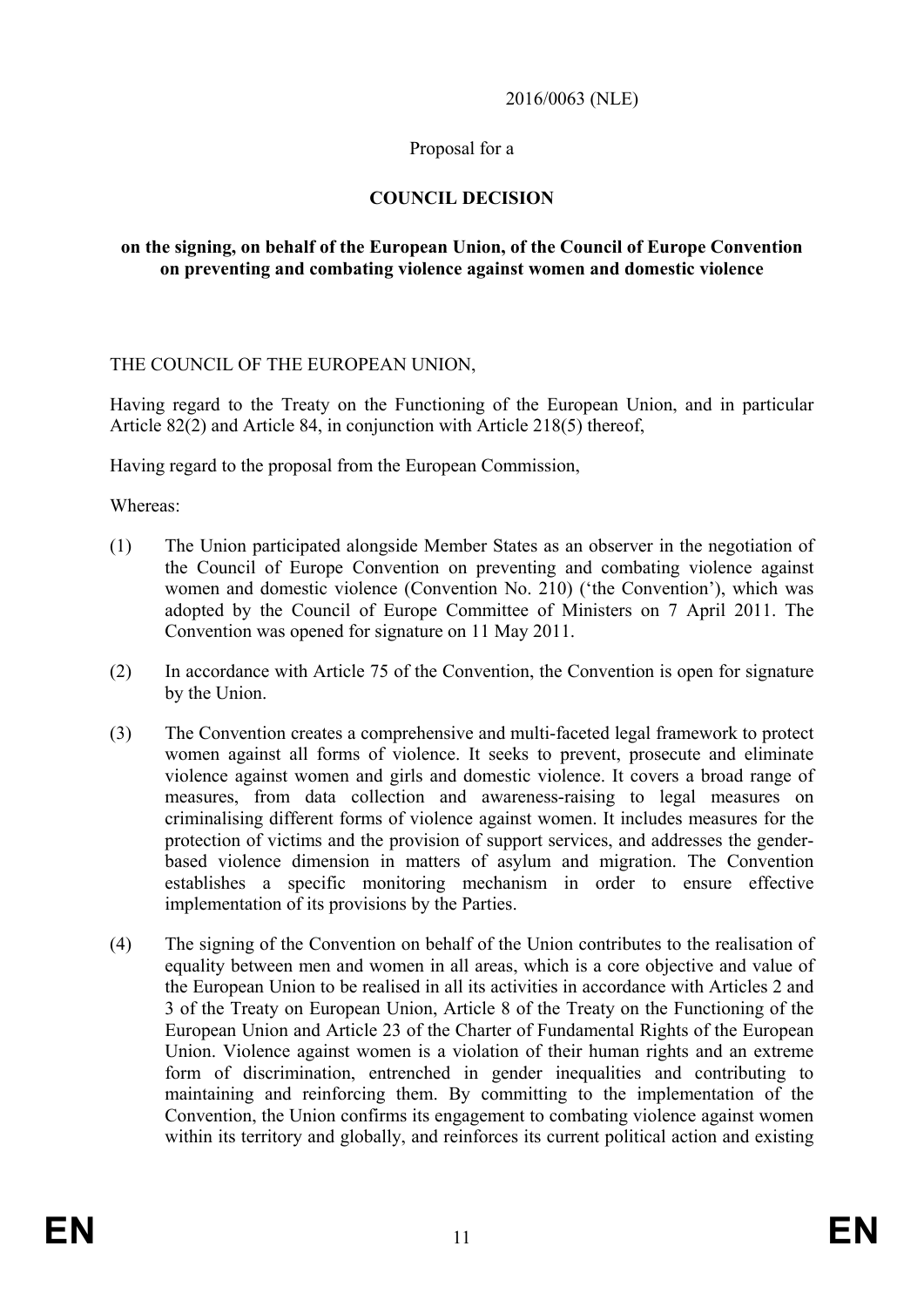substantial legal framework in the area of criminal procedural law that is of particular relevance for women and girls.

- (5) While the Member States remain competent for the criminalisation of a number of violent forms of behaviour against women in their national substantive criminal law as required by the Convention, the Union has competence covering most of the provisions of the Convention and has adopted an extensive set of rules in these areas. In particular, the Union has adopted rules on the rights of crime victims, notably through Directive 2012/29/EU of the European Parliament and of the Council<sup>32</sup>. The Convention also addresses the needs of female migrants and persons seeking asylum or complementary and subsidiary protection by imposing a gender-specific perspective in these areas, in which a comprehensive body of Union legislation already exists.
- (6) The Union has exclusive competence to the extent that the Convention may affect common rules or alter their scope.
- (7) Ireland and the United Kingdom are bound by Directive 2012/29/EU and are therefore taking part in the adoption of this Decision.
- (8) In accordance with Articles 1 and 2 of Protocol No 22 on the position of Denmark, annexed to the Treaty on European Union and to the Treaty on the Functioning of the European Union, Denmark is not taking part in the adoption of this Decision and is not bound by it or subject to its application.
- (9) Therefore, the Convention should be signed on behalf of the Union, subject to its conclusion at a later date,

HAS ADOPTED THIS DECISION:

## *Article 1*

The signing of the Council of Europe Convention on preventing and combating violence against women and domestic violence is hereby approved on behalf of the Union, subject to the conclusion of the said Convention.

The text of the Convention to be signed is attached to this Decision.

## *Article 2*

The Council Secretariat General shall establish the instrument of full powers to sign the Convention, subject to its conclusion, for the person(s) indicated by the Commission.

<span id="page-12-0"></span>

<sup>&</sup>lt;sup>32</sup> Directive 2012/29/EU of the European Parliament and of the Council of 25 October 2012 establishing minimum standards on the rights, support and protection of victims of crime, and replacing Council Framework Decision 2001/220/JHA (OJ L 315 of 14.11.2012, p. 57).